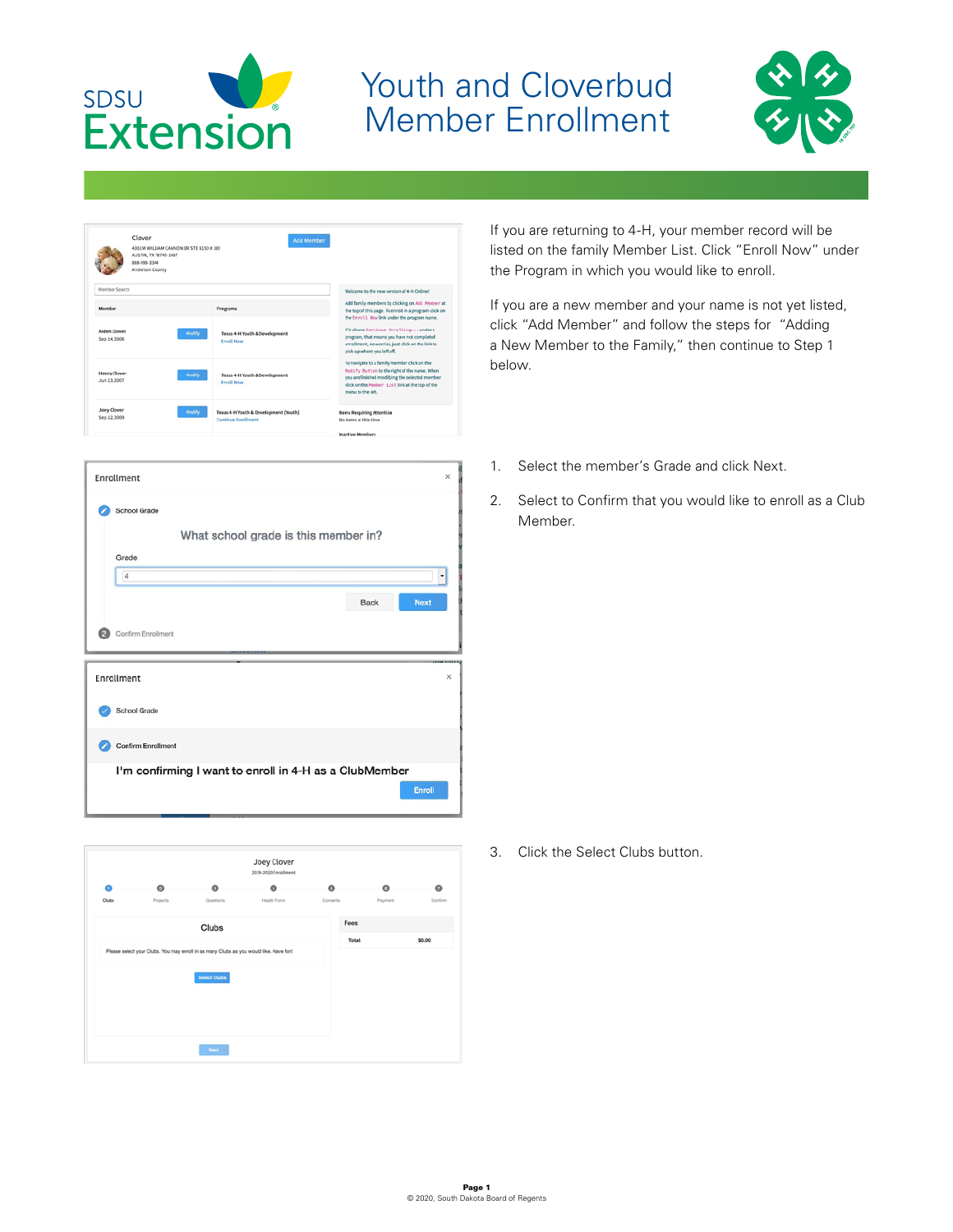| Add Clubs                             |     |
|---------------------------------------|-----|
| County *                              |     |
| Bowie                                 | ٠   |
| 4-H Livestock Booster Club            | Add |
| 4-H Shooting Sports Project - Archery | Add |
| 4-H Shooting Sports Project - Pistol  | Add |

| Q                 | ø                | a                      |      | a           | $\bullet$    | $\circ$                                   | 0       |
|-------------------|------------------|------------------------|------|-------------|--------------|-------------------------------------------|---------|
| Clubs             | <b>Projects</b>  | Questions              |      | Health Form | Consents     | Payment                                   | Confirm |
| Primary           | Club             |                        | Type | County      |              | Fees                                      |         |
| Primary           | Bowle County 4-H |                        | Club | Bowle       | <sup>o</sup> | Texas A&M AgriLife                        | \$1.00  |
| Change to Primary |                  | Bowie County Horse Cub | Club | Bowie       | 0            | Extension - Youth<br><b>Enrolment Fee</b> |         |
| Select Clubs      |                  |                        |      |             |              | Totalt                                    | \$1.00  |

|       |           |                        | Joey Clover<br>2011-2020 Enrollment |          |         |           |
|-------|-----------|------------------------|-------------------------------------|----------|---------|-----------|
|       | $\bullet$ | $\bullet$              | O                                   | ø        | o       | $\bullet$ |
| Clubs | Projects  | Questions              | Health Form                         | Conserts | Payment | Corfirm   |
|       |           | Projects               |                                     | Fees     |         |           |
|       |           |                        |                                     | Total:   |         | \$0.00    |
|       |           | <b>Select Projects</b> |                                     |          |         |           |
|       |           |                        |                                     |          |         |           |

| Clubs               |      |
|---------------------|------|
| Bowie County 4-H    |      |
| Project filter      |      |
| Filter              |      |
| Animal Science      | Add  |
| Arts & Crafts       | Add  |
| Astronomy           | Add  |
| Beef - Market       | Add  |
| <b>Dairy Cattle</b> | Add  |
| Dogs                | Add  |
| Fishing             | Add  |
| Food Preparation    | Add  |
|                     | Done |

- 4. Select the County in which your Club is located.
- 5. Click Add next to the Club you would like to join.
- 6. Repeat steps 1-3 to add all of the Clubs in which you would like to participate.
- 7. If you have enrolled in more than one club, be sure the Primary club is marked correctly. If not, click the Change to Primary button to mark a different Club as your Primary Club.
- 8. Click the trash can icon to remove a Club from the list.
- 9. Once all of your Clubs are added, click Next at the bottom of the screen.
- 1. Click Select Projects

- 2. Select the Club with which you want your project to be associated.
- 3. Click the Add button next to the project you want to add to the member's enrollment.
- 4. Repeat steps 7-9 for each project in which you would like to participate.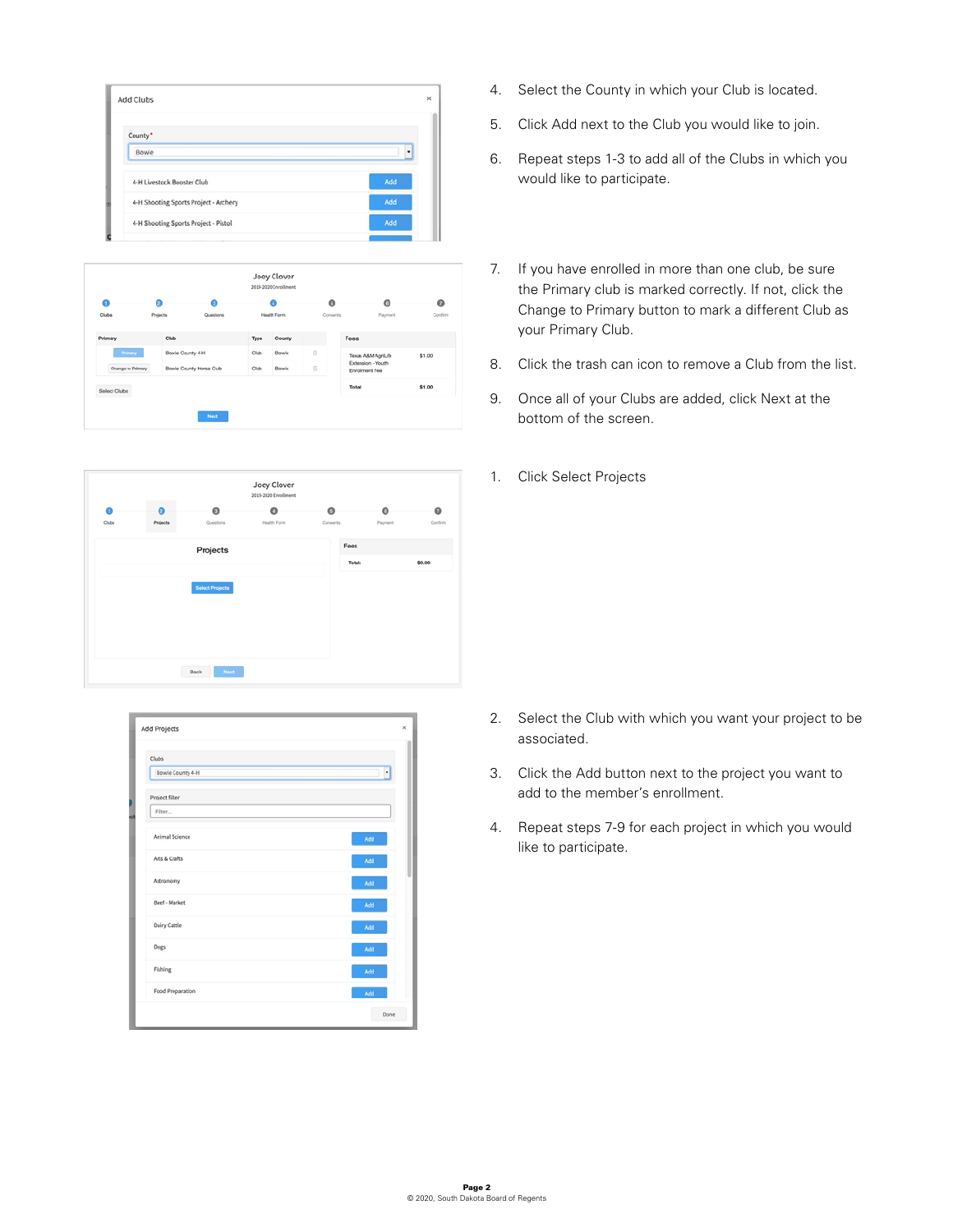| <b>Project Consents</b>      |  |
|------------------------------|--|
| Member Name*                 |  |
| Parent / Guardian Name *     |  |
| ◯ Lots of textLots of text * |  |
| Consent 4                    |  |
|                              |  |
| Test#4                       |  |
| Member Name*                 |  |
| Parent / Guardian Name *     |  |
|                              |  |
| ○ Agree                      |  |
| C Disagree                   |  |

NOTE: Some projects may have Consents that are required in order to participate. You will be prompted to enter the required signatures and accept the Consents after you click "Add".

- 5. Click the trash can icon to remove any projects.
	- 6. Click the Next button once all the member's projects have been added.
- Joey Clover  $\bullet$  $\bullet$  $\bullet$  $\circ$  $\bullet$  $\circ$ \$1.00 Arts & Crafts nty 4-H inty 4-H \$1.00





- 7. Click "Show Questions"
- 8. Complete the enrollment questions. Some of the questions will be completed for you based on what you entered when you created your record.

NOTE: Any questions with a red asterisk (\*) are required. Questions may vary by Institution.

NOTE: Your Institution may also require you to upload pictures or documents with your enrollment.

Click the Upload button to select a file to upload.

Click the Next button at the bottom of the screen when you are finished.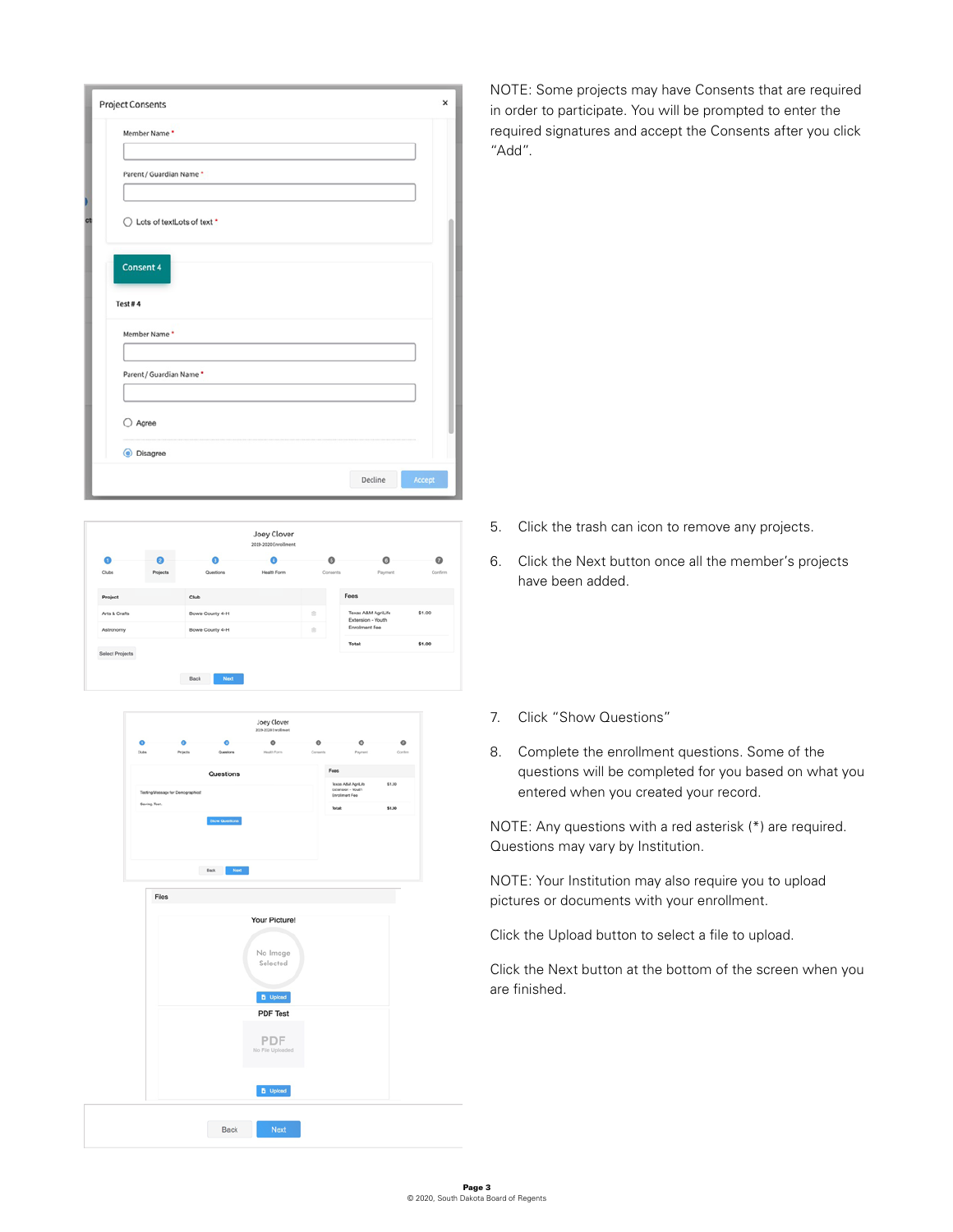|                                       |                                              |                                                                    | Joey Clover<br>2019-2120 Enrollment |               |                                         |                     |
|---------------------------------------|----------------------------------------------|--------------------------------------------------------------------|-------------------------------------|---------------|-----------------------------------------|---------------------|
| 0<br>Clubs                            | Projects                                     | ഒ<br>Questions                                                     | ٥<br><b>Health Form</b>             | ۰<br>Consents | ۰<br>Paumert                            | $\bullet$<br>Contin |
|                                       |                                              |                                                                    |                                     |               |                                         |                     |
| Allergies                             |                                              |                                                                    |                                     |               | Fees                                    |                     |
| □ Aspirin                             |                                              | nect Stings                                                        |                                     |               | Texas A&M AgriLife<br>Extension - Youth | \$1.00              |
| $\Box$ Dairy                          |                                              | $\Box$ Eggs                                                        |                                     |               | <b>Enrolment Fee</b>                    |                     |
| $\Box$ Fish<br>Hay Fever              |                                              | $\square$ Gluten<br>□ Ivy Oak Sumac                                |                                     |               | <b>Total:</b>                           | \$1.00              |
| $\Box$ Nuts                           |                                              | $\square$ Peanuts                                                  |                                     |               |                                         |                     |
| <b>Penicillin</b>                     |                                              | Shelfsh                                                            |                                     |               |                                         |                     |
| $\Box$ Sulfa                          |                                              | Tetanus Vaccine                                                    |                                     |               |                                         |                     |
|                                       | List Any Allergies That Are Life Threatening |                                                                    |                                     |               |                                         |                     |
|                                       |                                              |                                                                    |                                     |               |                                         |                     |
| Authorized Medications                |                                              |                                                                    |                                     |               |                                         |                     |
| Acetaminophen                         |                                              | Nergy Medication                                                   |                                     |               |                                         |                     |
|                                       |                                              | Back                                                               | Next                                |               |                                         |                     |
|                                       |                                              |                                                                    | Joey Clover<br>2019-2020 Enrollment |               |                                         |                     |
| Q                                     | Θ                                            | ຄ                                                                  | ۰                                   | Θ             | ø                                       | $\circ$             |
| Clubs                                 | Projects                                     | $\alpha$<br>ations                                                 | Health Form                         | Cons          | Payment                                 | Confirm             |
|                                       |                                              |                                                                    |                                     |               |                                         |                     |
| <b>Code of Conduct</b>                |                                              |                                                                    |                                     |               | Fees                                    |                     |
| I will follow the Rules at all times! |                                              |                                                                    |                                     |               | Texas A&M AgriLife<br>Extension - Youth | \$1.00              |
|                                       |                                              |                                                                    |                                     |               | <b>Enrolment Fee</b>                    |                     |
| Member Name *                         |                                              |                                                                    |                                     |               | Total:                                  | \$1.00              |
| O Yes-I will!                         |                                              |                                                                    |                                     |               |                                         |                     |
|                                       |                                              |                                                                    | 2019-2020 Enrollment                |               |                                         |                     |
| o                                     | Θ                                            | ۰                                                                  |                                     |               | $\bullet$                               | ۰                   |
| Clubs                                 | Projects                                     | Questions                                                          |                                     | Consents      | Payment                                 | Confirm             |
|                                       |                                              | Beck<br>Next                                                       | No Payment Necessary, all set!      |               |                                         |                     |
| Select a payment method               |                                              | Select a Card                                                      |                                     |               | Fees                                    |                     |
|                                       |                                              | Or                                                                 |                                     |               | University of Maryland -                | \$10.00             |
| Add New Card                          |                                              |                                                                    |                                     |               | Youth Enrolment Fee                     |                     |
| Cardholder N                          |                                              |                                                                    |                                     |               | Total:                                  | \$10.00             |
|                                       |                                              |                                                                    |                                     |               |                                         |                     |
| Card Number                           |                                              |                                                                    |                                     |               |                                         |                     |
|                                       |                                              |                                                                    |                                     |               |                                         |                     |
|                                       |                                              |                                                                    |                                     |               |                                         |                     |
| Expiration Month<br>01 - January      | Yoor<br>$\cdot$<br>2020                      | $\overline{\phantom{a}}$                                           | Validation (CVV)                    |               |                                         |                     |
| Add Credit Card                       |                                              |                                                                    |                                     |               |                                         |                     |
|                                       |                                              |                                                                    |                                     |               |                                         |                     |
|                                       |                                              | Payment for this invoice will be collected by Allegany CountyArea. |                                     |               |                                         |                     |
|                                       |                                              |                                                                    |                                     |               |                                         | <b>Apply</b>        |

Coupon Code

- 9. If your Institution requires a Health form, you will be asked to complete the Health form fields and Consents.
- 10. Click the Next button at the bottom of the screen when you are done.

- 11. Complete any Consents your Institution requires.
- 12. Click the Next button at the bottom of the page when you are finished.

If no fees are due, click the Next button and skip to step 25.

- 13. If applicable, review the fees for the member.
- 14. Enter your credit card information to pay any enrollment fees.
- 15. Click Add Credit Card.
- 16. This card will be available for you to select for additional members in your family.

NOTE: Your state may allow offline payment options such as check/cash submitted to the County Office, Coupon Code or Waiver Request. Proceed per the instructions of your County office.

Apply